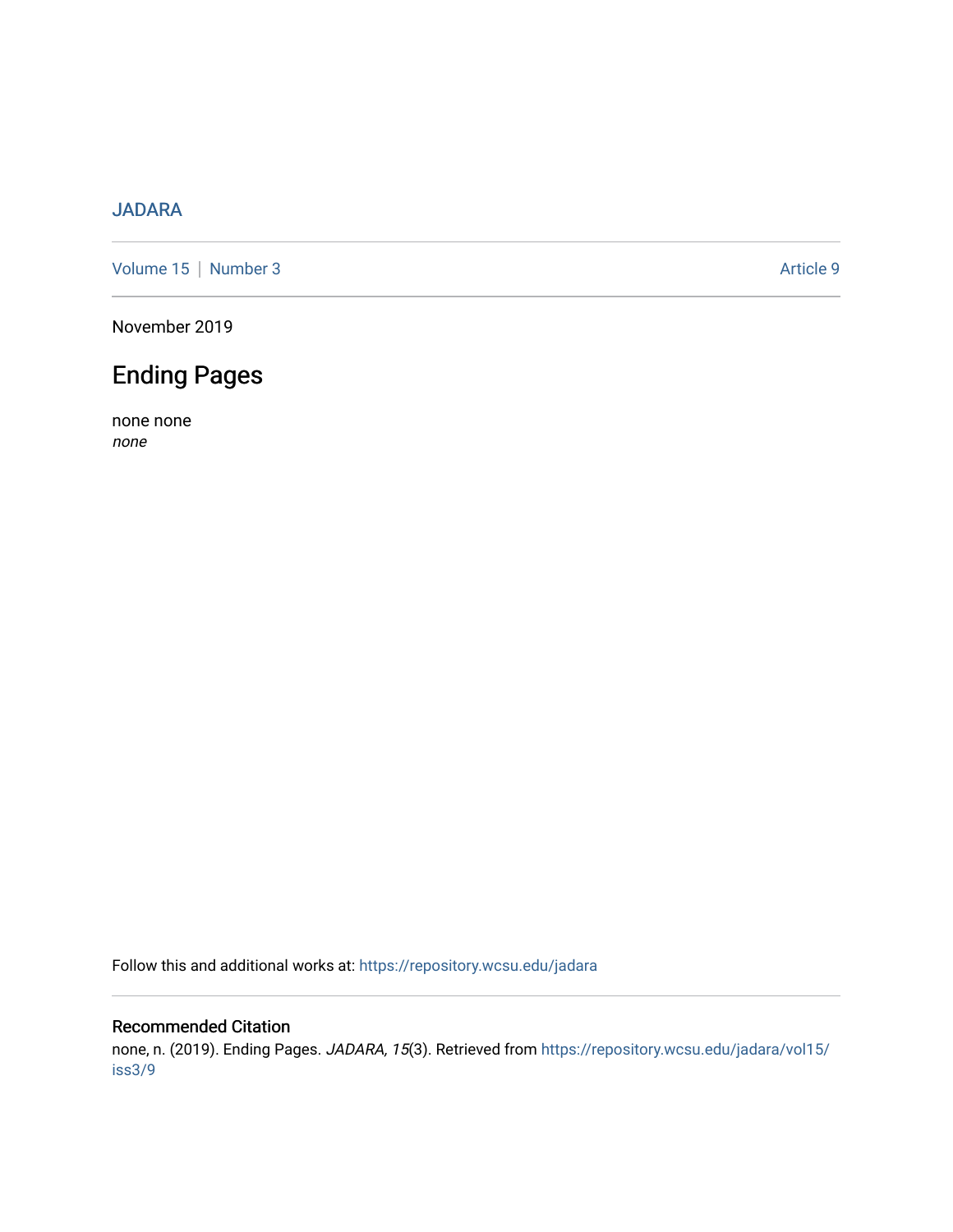none: Ending Pages



# CALIFORNIA STATE UNIVERSITY, **NORTHRIDGE** A PLACE FOR PEOPLE

.A University with 28,000 students

... Full support services and access to 4,600 courses—52 academic majors

.. .Full participation in academic and social life of the University

.. .A sixteen year record of successful service and placement of hearing-impaired students—"over 400 degrees (MA and BA) awarded to hearing-impaired people."

Write: Dr. Ray L. Jones, Director, National Center on Deafness, California State University, Northridge, California 91330 Phone: 213-885-2611 (Voice and TTY)

#### M.A. Programs in School Counseling with Deaf People Rehabilitation Counseling with Deaf People

Graduate Training Programs Department of Counseling School of Education and Human Services Gallaudet College

Gallaudet College offers graduate level training leading to a M.A. degree in School Counseling or Rehabilitation Counseling with deaf people. These pro grams require three semesters of academic course work and one semester of internship service in a school or rehabilitation facility serving deaf people. Qualified deaf and hearing applicants will be admitted to Department of Coun seling Programs on a competitive basis. For further information, contact:

> DR. RICHARD PHILLIPS, CHAIRMAN GALLAUDET COLLEGE DEPARTMENT OF COUNSELING 7th STREET AND FLORIDA AVE., N.E. WASHINGTON, D. C. 20002

1